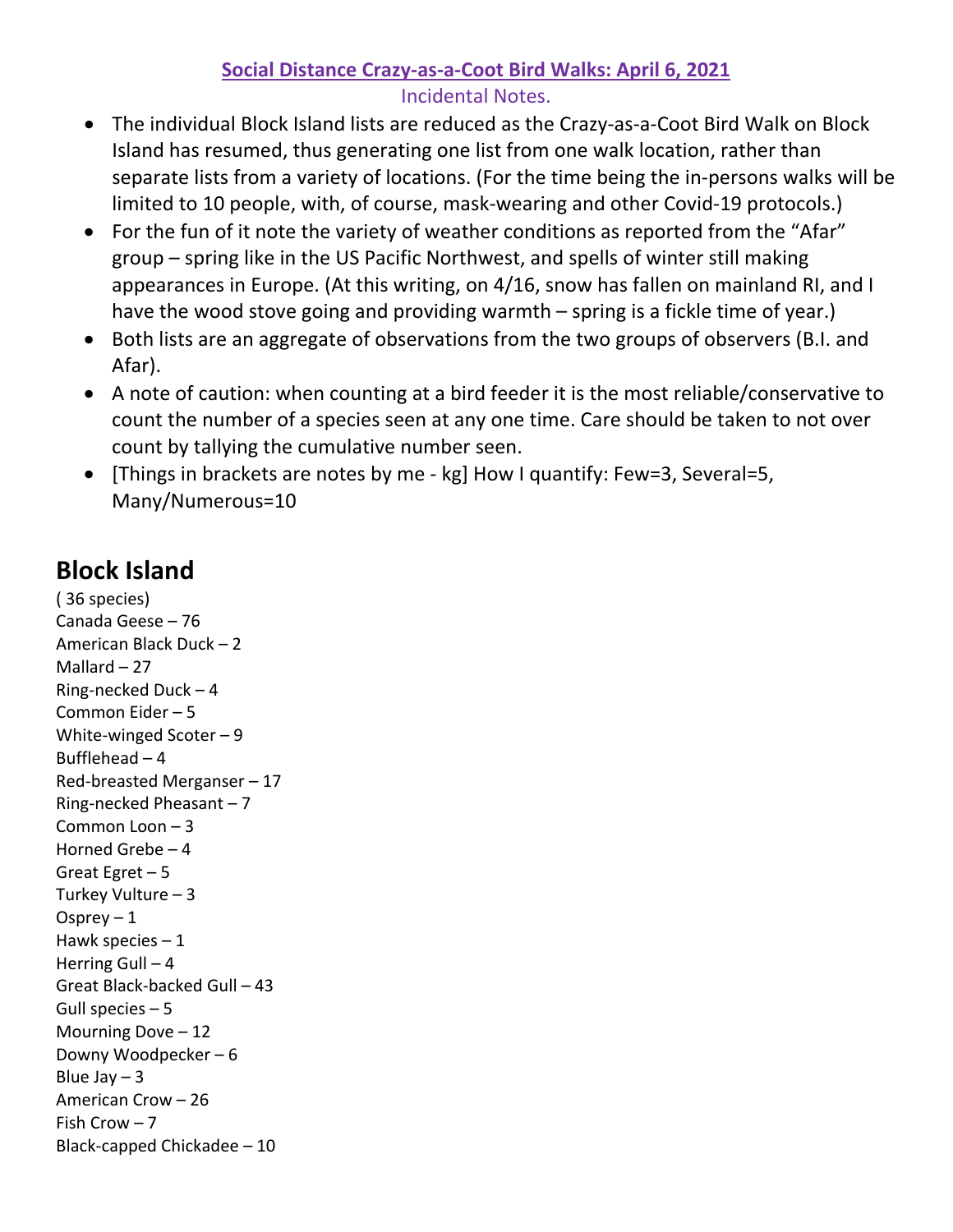Carolina Wren – 4 American Robin – 64 Gray Catbird  $-1$ N. Mockingbird – 2 European Startling – 53 Song Sparrow – 16 Northern Cardinal – 11 Red-winged Blackbird – 98+ Common Grackle – 6 Brown-headed Cowbird – 15 House Finch – 6 House Sparrow – 18

**From Afar** Cumberland, RI; Seattle, WA; Pleasant Hill, OR; Sedbergh, England; Drangedal, Norway

(42 species) Canada Goose – 3 American Wigeon – 10 Mallard  $-10$ Northern Shoveler – 10 Bufflehead – 10 Hooded Merganser – 4 Common Merganser – 1 Pied-billed Grebe – 2 Double-crested Cormorant – 2 Great Blue Heron – 6 Turkey Vulture – 1 Osprey  $-1$ Bald Eagle  $-1$ Cooper's Hawk – 3 American Coot – 10 Rock Pigeon – 4 Anna's Hummingbird – 10 Red-bellied Woodpecker – 1 Downy Woodpecker – 1 Northern Flicker<sup>2</sup> – 1 Red-shafted Northern Flicker<sup>2</sup> – 10 Steller's Jay – 7 Blue Jay  $-6$ American Crow – 1 White-breasted Nuthatch  $-1$ Brown Creeper – 1 Black-capped Chickadee – 12 Carolina Wren – 2  $*$ Blackbird – 3 American Robin – 18 \*Song Thrush  $-1$ Yellow-rumped Warbler $3 - 4$ Yellow-rumped Warbler<sup>3</sup> /Myrtle Warblers - 9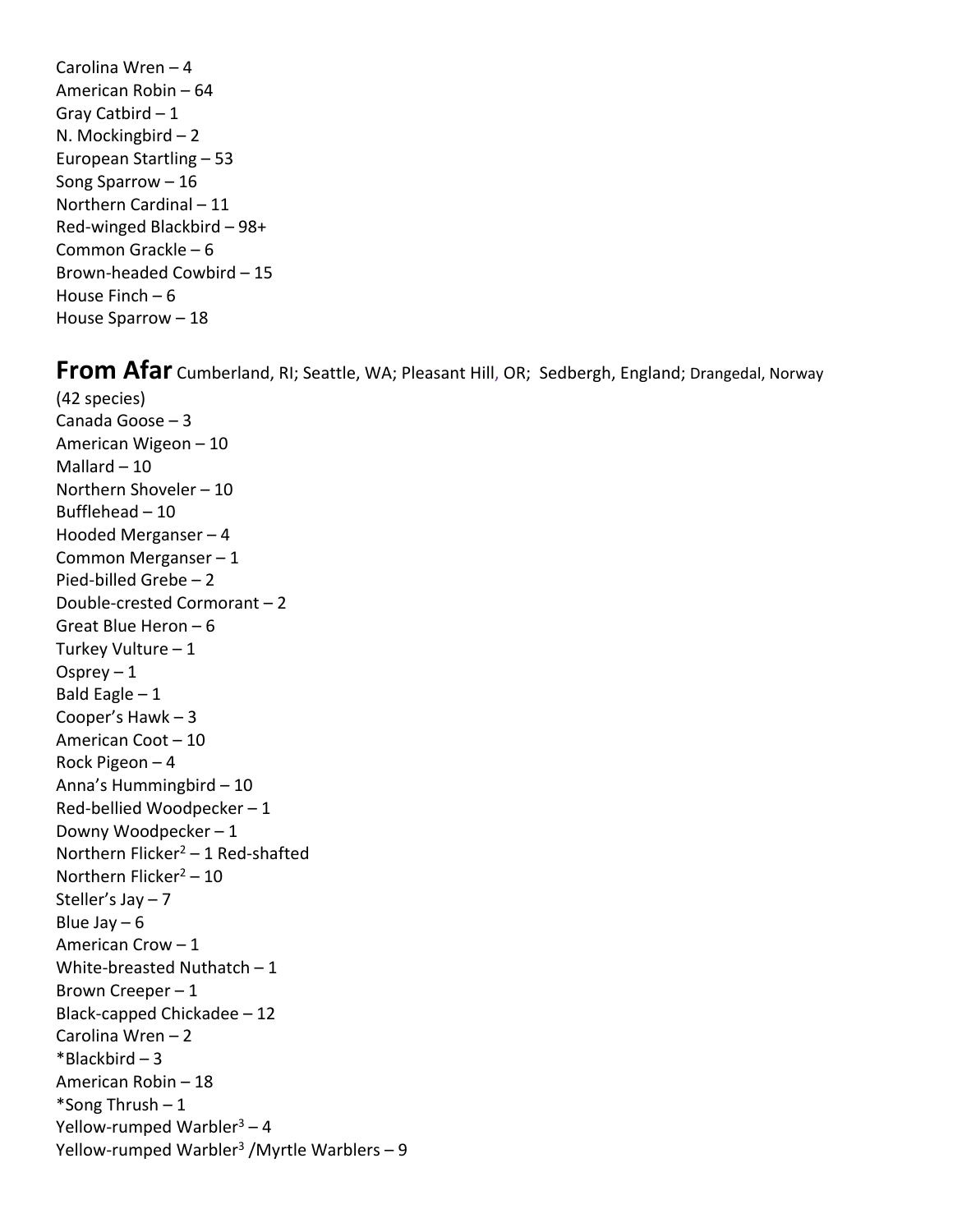Yellow-rumped Warbler<sup>3</sup> /Audubon Warbler – 1 Song Sparrow – 15 White-throated Sparrow - 1 Golden-crowned Sparrow – 10 Slate-colored Junco (Dark-eyed) $1 - 2$ Oregon Junco (Dark-eyed) $1 - 1$ Northern Cardinal – 3 Red-winged Blackbird – 5 Common Grackle – 7 Brown-headed Cowbird – 2 House Finch – 4 American Goldfinch – 5 House Sparrow – 10

1 Dark-eyed Junco (*Junco hyemalis*) is a species that "includes at least six recognizable populations." (The Sibley Guide to Birds). A junco seen on the east coast is Slate-colored Junco *(Junco hyemalis)*. On the west coast, both Slate-colored and Oregon Junco *(Junco hyemalis)* can be found. So, when I am recording Junco sightings on the east coast I will list them as Slate-colored; however west coast Juncos will be recorded as Dark-eyed unless the reporter stipulates Oregon or Slate-colored.

2 Northern Flicker is another species with differing eastern and western populations. Northern Flicker in the east is most often Yellowshafted Flicker (under wings yellow); whereas western populations are most often Red-shafted Flicker (under wings reddish). Just to keep your birding interesting, remember either color variation could occasionally be seen on both U.S. coasts; and "cross pollination" is regularly seen in mid-country.

Since I have more experience with east coast populations, I am likely to list N. Flickers reported from east coast locations as Yellowshafted. On the other hand, I am likely to list west coast reports as Northern Flicker (due to my lack of experience in the west regarding the likelihood of Yellow-shafted), or unless the observer confirms that it is a Red-shafted Flicker. And then, there is the Gilded Flicker…..

<sup>3</sup> Yellow-rumped Warbler (*Dendroica coronata*) yet another species with differing eastern and western population traits. Myrtle Warbler is the overwhelmingly predominant variety on the east coast, and is found throughout US and Canada. Whereas the Audubon Warbler(with a yellow throat and differing song) is limited to the west coast of the US and SW corner of Canada, with only rare and limited occurrences through the middle and eastern US. Once, these two variants were considered to be different species, but currently they are classified as one species.

## 4 Pheasant (UK) and Ring-necked Pheasant (US) (*Phasianus colchicuis*)

 ~ For more information about Junco, Northern Flicker or Yellow-rumped Warbler populations, see *The Sibley Guide to Birds* or your favorite bird guide.

**Amy Keeler.** Missed you all. ! Had a great bird watching day . Starting on Mitchell Lane then, Southeast side, through town , then North and West on horseback. 1Turkey Vulture

1 Osprey, 4 Carolina Wren, 65 Canadian Geese, 12 Mallards, 4 Bufflehead, 2 Ringneck Duck, 4 Cardinals, 6 Cowbirds, 1 Song Sparrow, 12 House Sparrow, 4 House Finch, 1Catbird, 2 Mockingbird, 2 Fish Crow, 12 American Crow, 1 Downy Woodpecker (f), 23 Black-backed Gull, 1 Herring Gull, 48 RW Blackbird, 50+ Starling, 4 Grackle, 3 Pheasant (m), 4 Great Egret(1 Seneca 4 Beane ), 2 Chickadee, 34 American Robin, 6 Mourning Dove

**Barby Michel & Grace B.** No osprey but we saw 2 Downy woodpeckers, 2 turkey vultures, gulls, crows, robins, Canada geese, 2 black ducks at Ball O'Brien park this morning. [Where no number is stated I have estimated, and recorded a conservative 5. -kg]

**Crazy-as-a-Coot Bird Walkers** – Block Island: Grace's Cove Rd. loop over Dunn's Cartway and back to West Side Rd. via cross lots by Lisa Sprague. Northwest wind, sunny, cool to start but warmed to about 50F. Participants: Susan Matheke, Dianne King, Cathy Joyce, Nigel Grindley, Heather Hatfield, Gail & Shorty Cahill, Socha Cohen, Kim Bubko & Kim Gaffett. Red-wing Blackbirds were many - listed as 50+ (but in eBird list as 50)

27 species (+1 other taxa). Canada Goose 6, Mallard 15, Ring-necked Duck 4, Common Eider 5, White-winged Scoter 9, Red-breasted Merganser 17, Ring-necked Pheasant 3, Horned Grebe 4, Mourning Dove 6, Herring Gull 3, Great Black-backed Gull 20, Common Loon 3, hawk sp. 1, Downy Woodpecker 3,Blue Jay 3, American Crow 9, Fish Crow 5, Black-capped Chickadee 8, Carolina Wren 10, European Starling 3, American Robin 25, House Sparrow 6,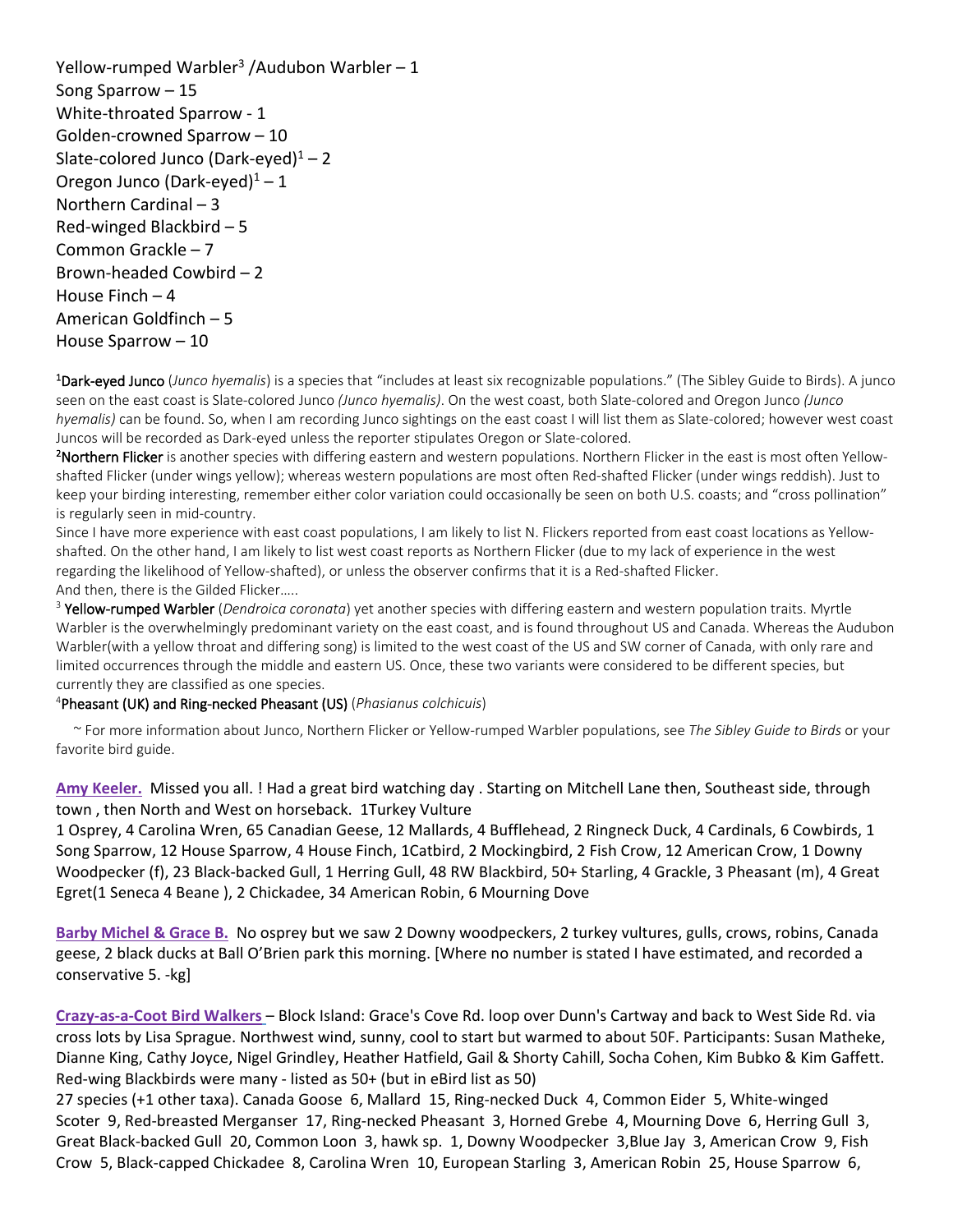House Finch 2, Song Sparrow 15, Red-winged Blackbird 50+, Brown-headed Cowbird 9, Common Grackle 2, Northern Cardinal 7

**Curt Milton & Margaret Portelance** – Seattle, WA. *Good afternoon!* My sister-in-law, Margaret Portelance, joined me for the Seattle Crazy As A Coot walk today at Union Bay Natural Area. Weather was sunny and clear with temperatures

in the mid-50s. Great birding today with lots of species to be seen. I'll put numbers where I was able to count. Otherwise, there were numerous birds for each species, usually 5-10 or more. Here is our list: Piebilled Grebe: 2; Great Blue Heron: 3; Double-crested Cormorant: 2; Coots: numerous; Song Sparrow: numerous; Bald Eagle: 1; Anna's Hummingbird: numerous; Steller's Jay: 3; Black-capped Chickadee: numerous; Northern Flicker: numerous; Robins: numerous; Red-winged Blackbird: 2 male, 2 female; Bufflehead: numerous; Canada Goose: 3; Osprey: 1; Cooper's Hawk: 2; Northern Shoveler: numerous; Yellow-rumped Warblers: numerous Myrtles and one Audubon's; Mallards: numerous; Hooded Merganser: 4 or 5; Golden-crowned Sparrow: numerous; Common Merganser: 1; American Wigeon: numerous. We also spotted an Anna's Hummingbird building a nest. I'll attach a photo below. Thanks as always for organizing this!



**Erica Anderson** – Pleasant Hill, OR. Hi Kim, Beautiful spring weather here in Oregon, it's sunny, getting up towards the 60's. The maple trees have blossoms on them and getting ready to put out their leaves, which seems to attract all kinds of birds I don't normally see. This morning the Red-shafted Flickers are drumming on the gutters and the Red-breasted Sapsucker is drumming on the telephone transformer plate - must be spring! I didn't see it today but a beautiful Pileated Woodpecker has been working on the dead snags around our house for the past few weeks. Such a striking bird. Turkey Vulture – 1, Red-shafted Flicker – 1, Yellow-rumped Warbler – 4, American Robin – 5, Stellar Jay – 4, American Gold Finch – 1, Great Blue Heron – 1, Song Sparrow – 1, White Breasted Nuthatch – 1, Black-capped Chickadee – 2, Dark-eyed Junco (Oregon) – 1, House Finch – 3, Brown Creeper – 1

**Faye Benedict** – Drangedal, Norway. Hi Kim, there is an icy cold wind preventing me from going outside today to look for the few birds that might venture out into it. Next time! best from Faye

**Laura Rosenzweig** - Sedbergh, England. 4/12: For you and your TIC & BIC colleagues — the value of nature recording and "citizen science" [https://www.theguardian.com/environment/2021/apr/10/a-bugs-life-how-a-volunteer-army-is](https://www.theguardian.com/environment/2021/apr/10/a-bugs-life-how-a-volunteer-army-is-putting-uk-wildlife-on-the-record-aoe)[putting-uk-wildlife-on-the-record-aoe](https://www.theguardian.com/environment/2021/apr/10/a-bugs-life-how-a-volunteer-army-is-putting-uk-wildlife-on-the-record-aoe)

I didn't know we had burying beetles in the UK but I suppose it stands to reason, it's not just the crows that eat carrion. Next time I see a dead badger by the side of the road I might peg my nose, wave away the army of bluebottles and take a closer look!

 Snow overnight here. We haven't had snow this late in the year for several years. Mum and Matt had a proper snowstorm with 4" settling up in Knoydart; we had about an inch on the hilltops and a dusting at ground level (which didn't melt straight away) after some heavy hail showers in the afternoon. It even snowed in London I gather!

Saw a solitary song thrush this morning. Blackbirds (another thrush) are also casing the joint, looking for nesting sites.

**Tim Mooney** - Cumberland, RI. Hi Kim, I look forward to the first and third Tuesdays, because I have a reason to look UP! I did look up from my suburban backyard on Tuesday evening – way up – and watched 2 graceful Great Blue Herons flying in tandem to the northeast, high above. One gave a short croak as it passed over. It made my day. Best, Tim Great Blue Heron – 2, Cooper's Hawk – 1, American Crow – 1, Blue Jay – 6, Common Grackle – 7, Brown-headed Cowbird – 2, Red-winged Blackbird – 1, Northern Cardinal – 3, House Finch – 1, Carolina Wren – 2, White-throated Sparrow – 1,